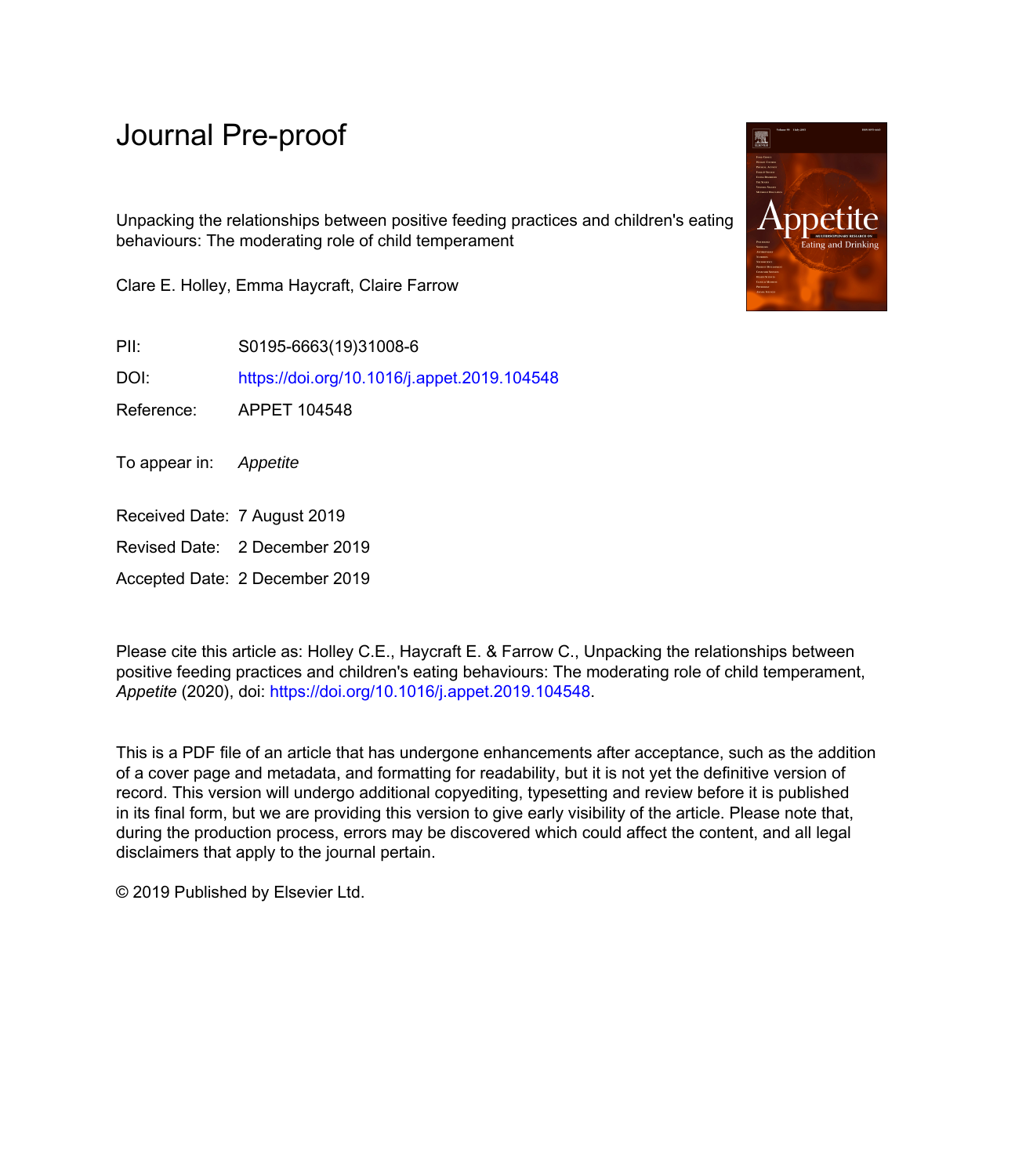|                | Journal Pre-proof                                                                           |
|----------------|---------------------------------------------------------------------------------------------|
| 1              |                                                                                             |
| $\overline{2}$ |                                                                                             |
| 3              |                                                                                             |
| 4              | Unpacking the relationships between positive feeding practices and children's eating        |
| 5              | behaviours: The moderating role of child temperament.                                       |
| 6              |                                                                                             |
| 7              | Clare E Holley PhD <sup>1*</sup>                                                            |
| 8              | Emma Haycraft PhD <sup>1</sup>                                                              |
| 9              | Claire Farrow PhD <sup>2</sup>                                                              |
| 10             |                                                                                             |
| 11             | School of Sport, Exercise and Health Sciences, Loughborough University,                     |
| 12             | Loughborough LE11 3TU, UK.                                                                  |
| 13             | <sup>2</sup> School of Health & Life Sciences, Aston University, Aston Triangle, Birmingham |
| 14             | B47ET, UK.                                                                                  |
| 15             | * Address correspondence to: Dr Clare Holley, School of Sport, Exercise and Health          |
| 16             | Sciences, Loughborough University, Loughborough LE11 3TU, UK. Tel                           |
| 17             | +44(0)1509226376. Email C.Holley@lboro.ac.uk                                                |
| 18             |                                                                                             |
| 19             |                                                                                             |
| 20             |                                                                                             |
| 21             |                                                                                             |
|                |                                                                                             |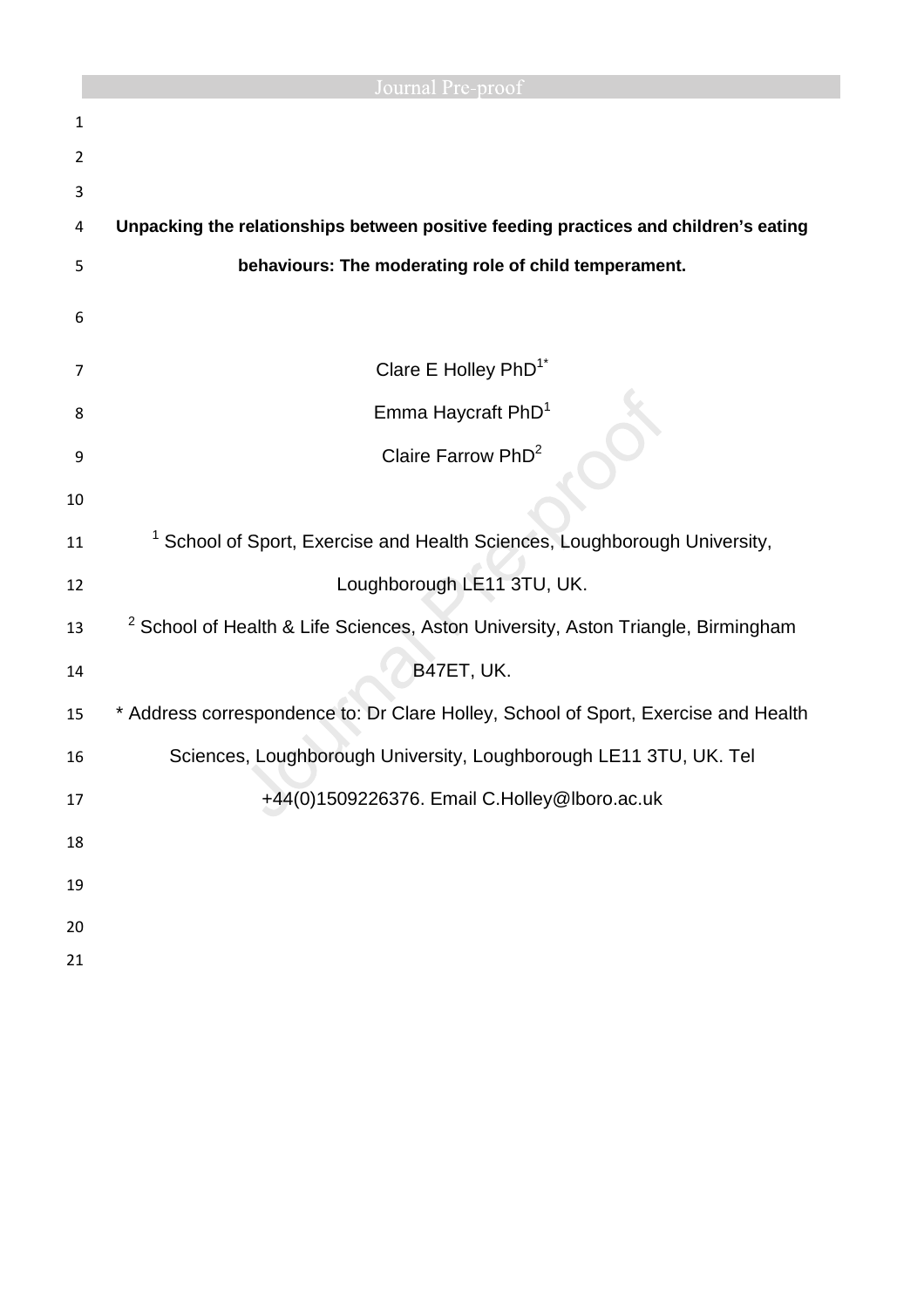### **Abstract**

Evidence suggests that children's eating behaviours are influenced by the feeding practices which parents employ. Furthermore, parents may alter the feeding practices they use according to their child's temperament. However, there is a paucity of literature on how children's temperament moderates the relationship between parents' use of feeding practices and children's eating behaviours. One hundred and eleven mothers of 2 to 4-year-old children completed questionnaire measures of their feeding practices along with their child's eating behaviours and temperament. Two-tailed Spearman's correlations revealed that mothers' use of a range of positive (health promoting) feeding practices was associated with greater enjoyment of food and lower food fussiness among children. Moderation analyses found that relationships between mothers involving their children in food choice and preparation and children's eating behaviours were moderated by children's temperament. Involvement in food choice and preparation was no longer associated with higher enjoyment of food and lower fussiness for children who were either highly emotional or low in sociability. These findings suggest that while many previously identified positive feeding practices may be associated with more healthy eating for all children, some may be less helpful or less achievable with children who have particular temperamental traits. Future research should seek to develop interventions to promote healthy eating which are tailored towards children's individual characteristics.

**Keywords:** child; temperament; mother; feeding practices; eating behaviour; fussiness; enjoyment of food; healthy eating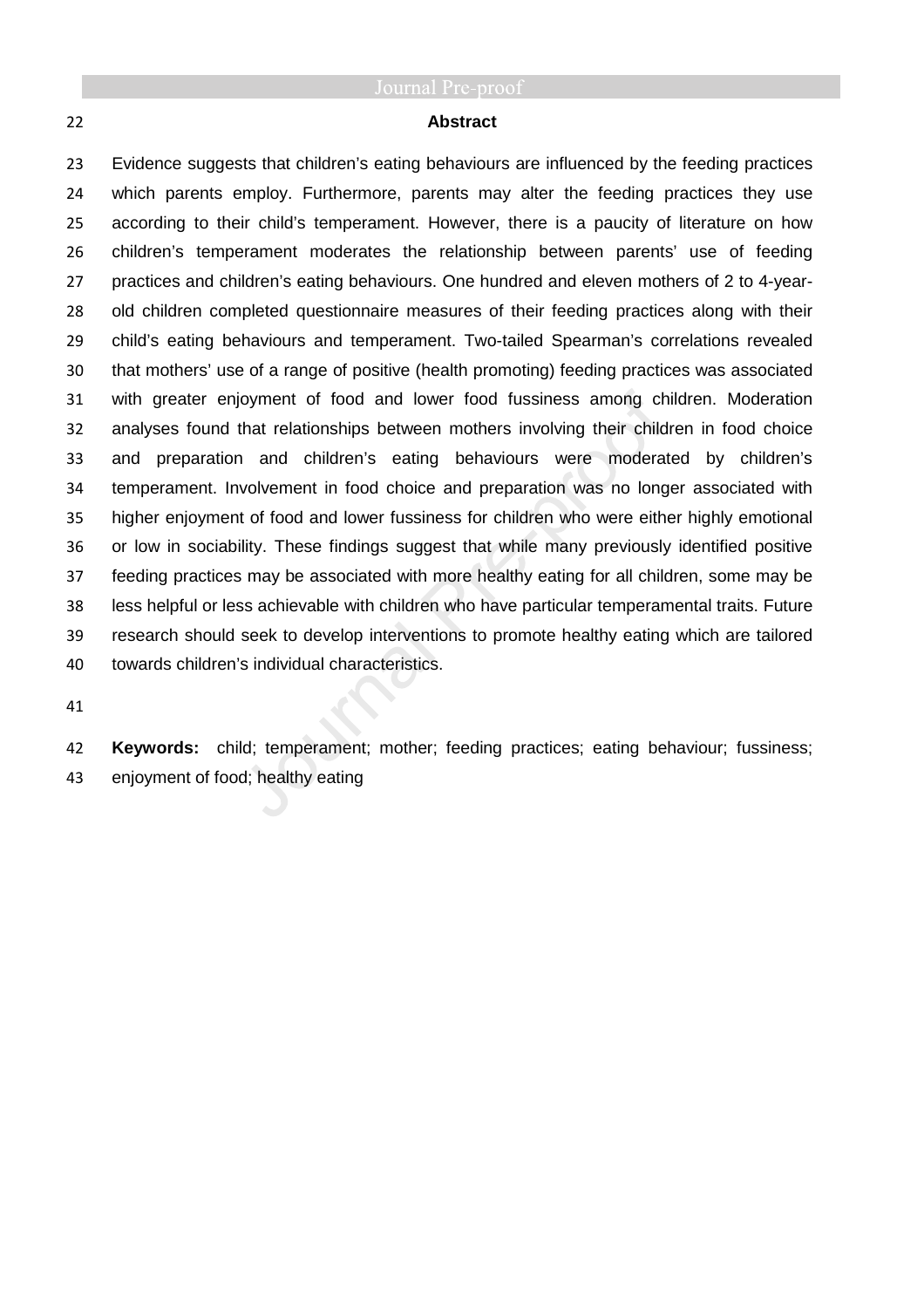## **Unpacking the relationships between positive feeding practices and children's eating behaviours: The moderating role of child temperament.**

### **Introduction**

With 28% of UK children estimated to be overweight or obese by the age of five, and just 16% meeting the recommended intake of fruits and vegetables (NHS Digital, 2018), the development of children's food intake and dietary patterns are increasingly of interest. Children's eating behaviours are defined as dimensions of their overall eating style, which have been implicated in the development of body weight (Wardle, Guthrie, Sanderson, & Rapoport, 2001). Evidence suggests that children's eating behaviours are associated with children's food preferences and dietary intake as well as their weight status. Two particular dimensions of children's eating behaviour have been identified as important. Food fussiness has been associated with a less varied diet with lower nutrient content (Dovey, Staples, Gibson, & Halford, 2008), with children higher in food fussiness typically consuming fewer vegetables (e.g., Galloway, Fiorito, Lee, & Birch, 2005), and fussiness associated with lower BMI (e.g. Webber et al., 2009). Meanwhile enjoyment of food has been associated with consumption of more vegetables (e.g., Cooke et al., 2004), and research suggests that enjoyment of food may play a role in children overcoming picky eating (e.g., van der Horst, 2012), although it has also been associated with higher BMI (e.g. Webber et al., 2009). Children's eating behaviours vary greatly between individuals. A recent model proposes that children's eating behaviours are shaped by a combination of biological factors (such as genetics and temperament) and psychosocial factors (such as parents cognitions, feeding styles, and feeding practices) (Russell & Russell, 2018). However, further research is needed to clarify these relationships.

Positive parental feeding practices are those which are theorised to promote healthy eating habits among children (Kaukonen et al., 2019). Several studies have explored the relationships between positive parental feeding practices and children's eating behaviours. Parents of children with healthy food preferences have been shown to use more positive feeding practices, such as modelling healthy eating, encouraging children to try new foods, and involving children in food choice and preparation (Russell, Worsley, & Campbell, 2015). Moreover, experimental research suggests that the use of positive feeding practices can lead to food acceptance in children (e.g. Allirot, Maiz, & Urdaneta, 2018; Caton et al., 2013; Holley, Haycraft, & Farrow, 2014; Remington, Anez, Croker, Wardle, & Cooke, 2012). However, longitudinal research suggests that parents may also adopt feeding practices in response to children's eating behaviours or dietary preferences (e.g., Farrow & Blissett,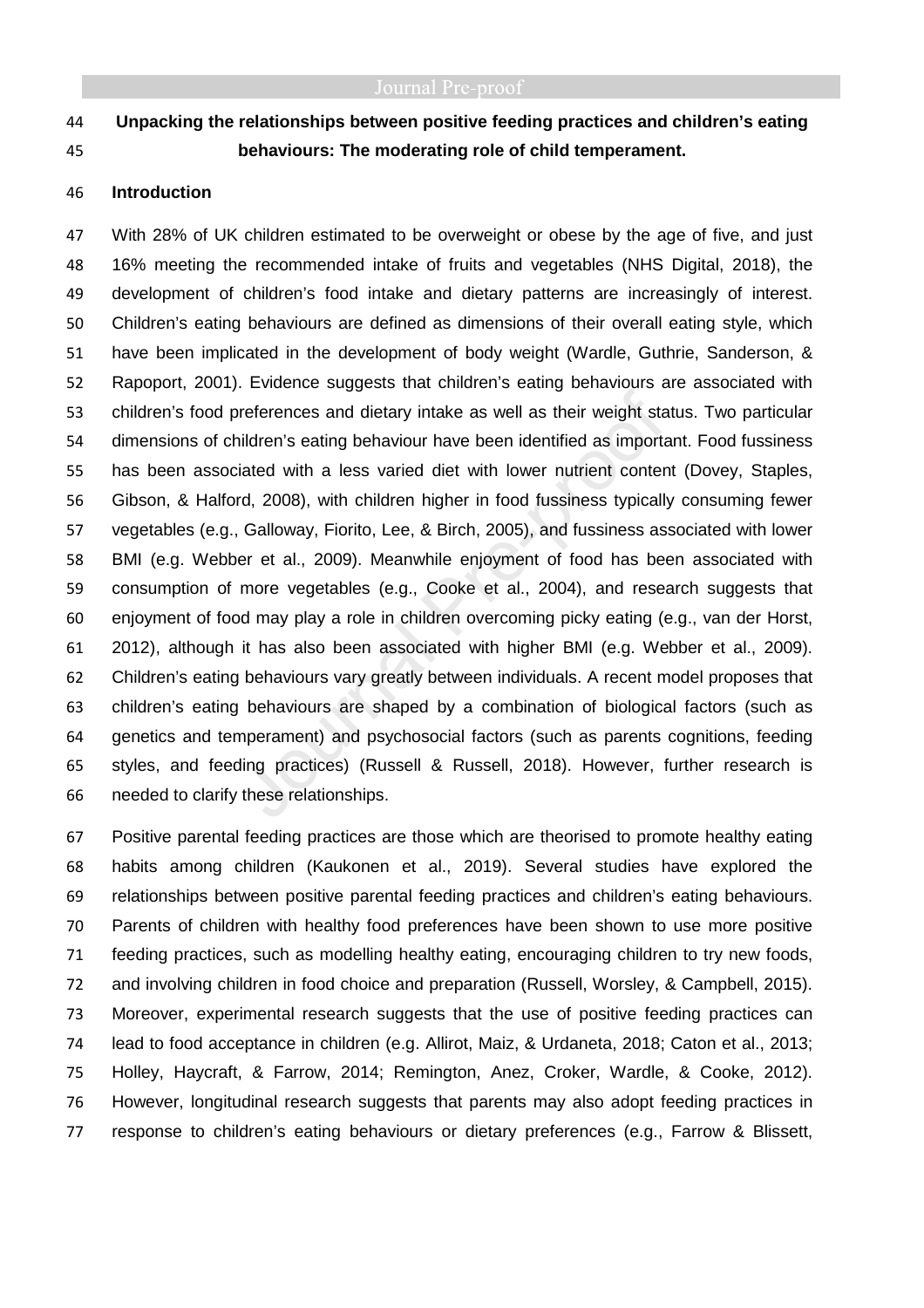2008). Together, these findings indicate that the relationships between positive feeding practices and children's eating behaviours are bidirectional.

The relationships between children's temperament and their eating behaviours have also been explored. Temperament is a biologically based pattern of relatively stable individual characteristics present from birth. One temperament trait which evidence suggests is related to children's eating behaviour is emotionality. Children with more emotional temperaments have been reported to display more food avoidant eating behaviours (Haycraft, Farrow, Meyer, Powell, & Blissett, 2011) and to consume more unhealthy foods (Vollrath & Stene-Larsen, 2012). Furthermore, those with more emotional and less sociable temperaments have been reported to be less willing to try new foods (Pliner & Loewen, 1997), whereas surgent (active, sociable) toddlers have been found to be substantially more likely to consume two portions of fruits or vegetables daily later in childhood (Vollrath & Stene-Larsen, 2012). Meanwhile, children with a difficult temperament (characterised by high emotionality and low sociability) have been found to exhibit more difficult mealtimes and greater food refusal (Farrow & Blissett, 2006).

It is possible that the relationship between the feeding practices which a parent uses and their child's eating behaviour may vary as a function of a child's temperament, where some practices may be more successful or simply more achievable with children of a particular disposition. Indeed, child temperament has been associated with maternal use of feeding practices that have been shown to influence childhood overweight (Bergmeier, Skouteris, Horwood, Hooley, & Richardson, 2014). For example, mothers of infants with a more difficult temperament are more likely to use food to calm (McMeekin et al., 2013), and mothers of more emotional children are less likely to restrict their child's food intake (Farrow, Haycraft & Blissett, 2018). Moreover, children's temperament may influence the reciprocal relationship between children's eating behaviours and parental feeding practices. For example, children's negative affectivity at age 4 has been associated with an increased risk of emotional feeding by parents at ages 6 and 8, and increased risk of children's emotional eating at age 10 (Steinsbekk, Barker, Llewelllyn, & Fildes, 2017). A converse relationship has also been found, where negative affectivity at age 4 has been associated with an increased risk of emotional eating at ages 6 and 8 and emotional feeding at age 10 (Steinsbekk et al., 2017). Although this demonstrates that children's temperament is associated with both eating behaviours and feeding practices, as well as the reciprocal relationship they have to each other, little is known about how temperament might influence parents' use of positive feeding practices.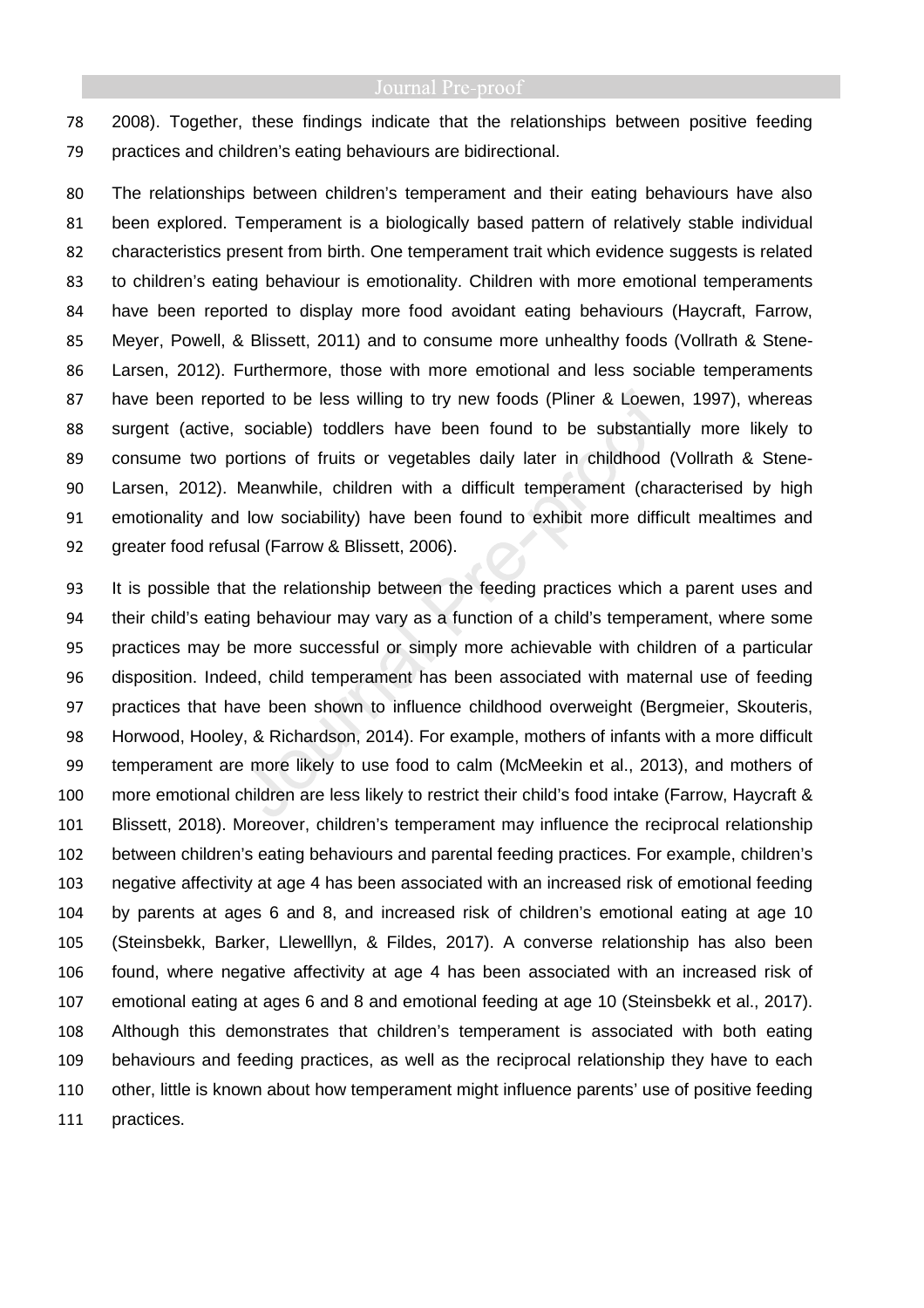To our knowledge, only two published papers have explored the role of children's temperament in the interplay between positive feeding practices and children's eating, and these have focused on food choice. The first found that the success of an intervention which promotes the use of positive feeding practices (modelling and non-food rewards alongside repeated exposure) to increase children's liking and consumption of a disliked vegetable is dependent on children's sociability (Holley, Farrow, & Haycraft, 2016). The second found that the relationship of higher levels of children's surgency and effortful control with greater consumption of vegetables is mediated by parents' use of positive vegetable specific feeding practices, such as enhanced availability of vegetables and supporting autonomy around vegetable consumption (Kaukonen et al., 2019). However, there is no published literature which explores the role of children's temperament in the relationships between positive feeding practices and children's eating behaviours. This knowledge is important as it could inform the design of interventions to promote healthy eating among children, and the advice given to caregivers on the use of such feeding practices, with the potential to tailor these to better align with children's temperament.

The current study seeks to confirm whether maternal use of positive feeding practices evidenced in experimental research (e.g. Allirot et al., 2018; Caton et al., 2013; Holley et al., 2014; Remington et al., 2012) is related to their children's eating behaviours. Furthermore, with previous research indicating that temperament plays a role in the relationship between maladaptive feeding practices and children's emotional eating (Steinsbekk et al., 2017), this study also aims to further past research by investigating how the relationships between positive feeding practices and children's eating behaviour (food fussiness and enjoyment of food) are moderated by children's temperament. It is hypothesised that greater use of positive feeding practices by mothers will be associated with greater enjoyment of food and lower food fussiness among children. It is further hypothesised that these relationships will be moderated by children's temperament, and strongest for children who are more sociable, less shy and less emotional.

### **Methods**

Design

The data for this paper came from an experimental study which included a questionnaire element. For the purposes of the current paper, only the baseline questionnaire data was utilised, therefore the study has a cross-sectional, questionnaire design.

Procedure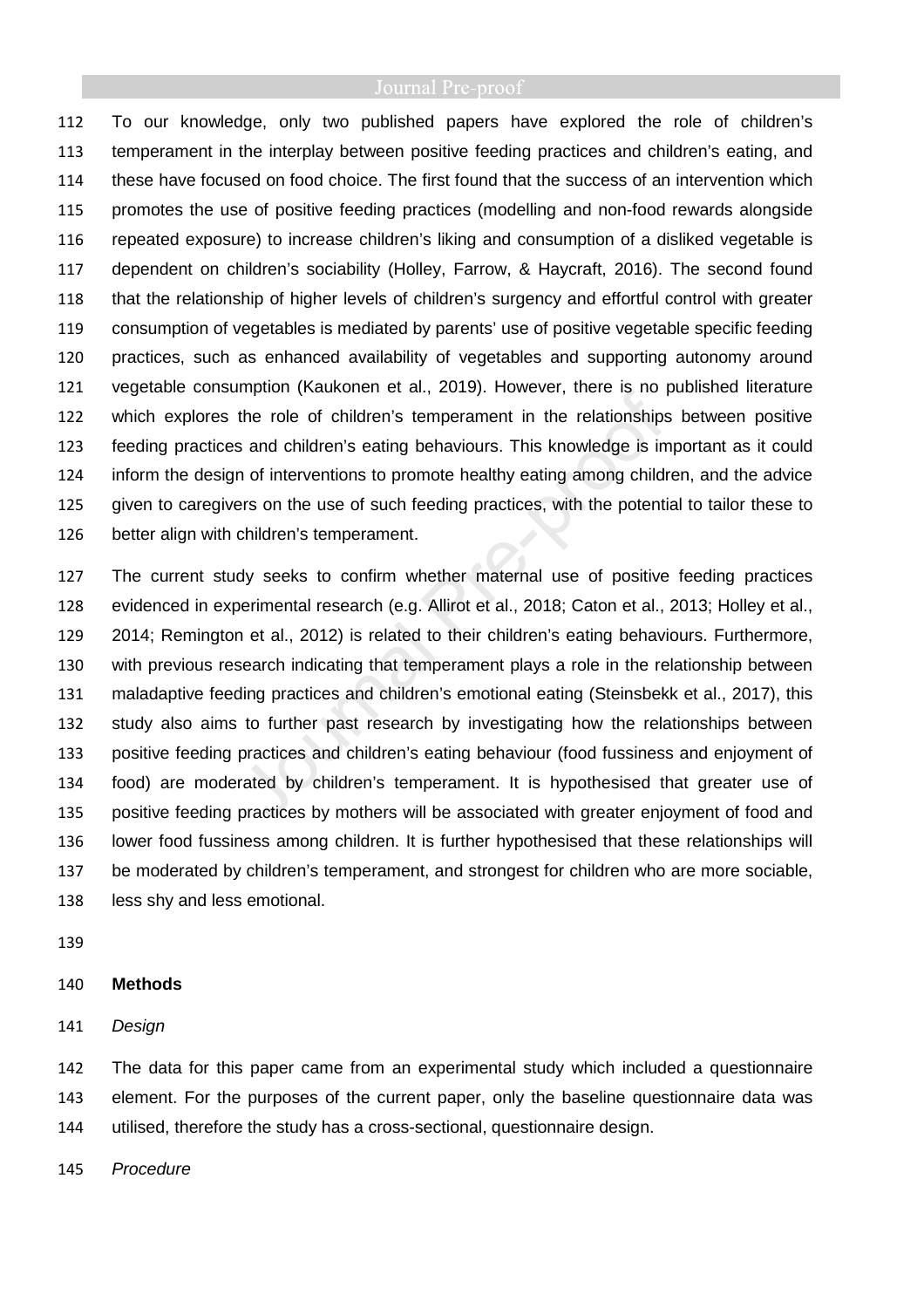Loughborough University's Institutional Review Board provided full ethical clearance for this study. Toddler groups from across the East Midlands region of the UK were approached to offer attending mothers and children the opportunity to participate in a study to encourage their child to eat disliked vegetables. Consent was gained from 20 toddler groups. An opportunity sample of willing mothers of 2- to 4-year-old children at each toddler group were given an information sheet providing the full details of the study, which was advertised as a home-based study investigating methods which parents can use to help their children eat vegetables. Inclusion criteria included having a child aged between two and four years of age and mothers playing a primary role in feeding their child. Mothers with a child who had undergone treatment for a feeding related issue were excluded. Next, mothers were asked to provide informed consent and were advised of their right to withdraw themselves or their child at any point. Child assent was also sought prior to the onset of the study. Dyads participated in a trial of an intervention which sought to increase liking and consumption of a disliked vegetable over a two-week period, the full details of which have been published elsewhere (Holley et al., 2014). At baseline, mothers' and children's height and weight were measured by the researcher, with children's measurements converted into age and gender adjusted BMI z-scores (Cole, Freeman, & Preece, 1995). Mothers completed a questionnaire which comprised demographic questions about themselves and their child (e.g. age, ethnicity, education background, etc.) as well as validated measures of their feeding practices, their child's temperament and their child's eating behaviours. The baseline measures are the data utilised in the current study.

### Measures

Comprehensive Feeding Practices Questionnaire (CFPQ; Musher-Eizenman & Holub, 2007)

The CFPQ is a 49-item questionnaire comprised of 12 subscales which measure parents' use of different feeding practices. Five subscales were utilised for the current study which reflect positive feeding practices (i.e., those previously theorised to promote children's healthy eating (Kaukonen et al., 2019)). These were: Encouraging balance and variety (e.g. 173 'I encourage my child to eat a variety of foods'); Healthy environment (e.g. 'Most of the food I 174 keep in the house is healthy'); Involvement (e.g. '*I* involve my child in planning family 175 meals'); Modelling (e.g. 'I model healthy eating for my child by eating healthy foods myself'); 176 and Teaching about nutrition (e.g. 'I discuss with my child why it's important to eat healthy foods'). Items are responded to on a five-point Likert scale, and mean scores are calculated for each subscale, with higher scores indicating greater use of the feeding practice. This measure has demonstrated good internal validity (Musher-Eizenman & Holub, 2007).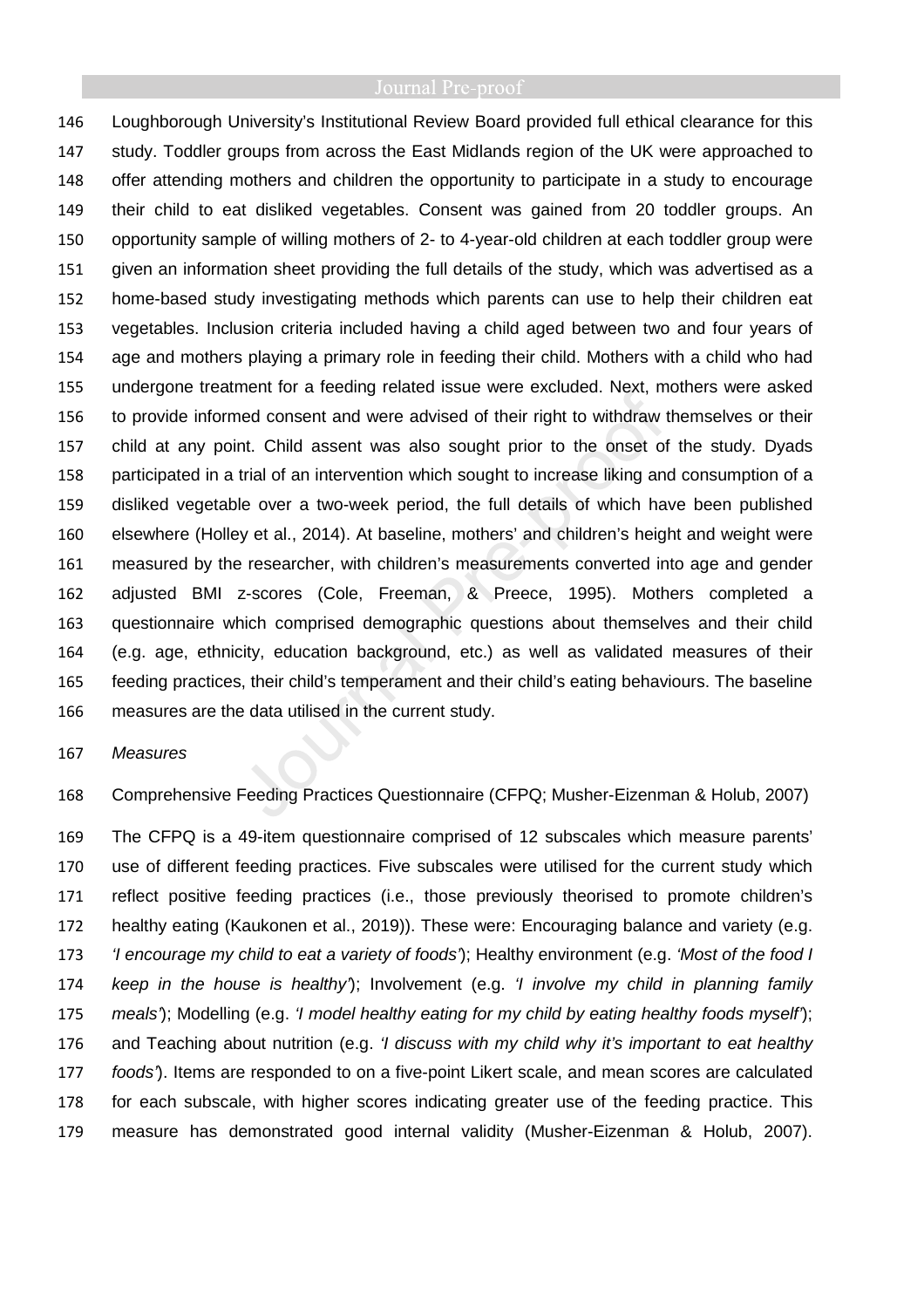Cronbach's alphas were acceptable for most subscales in the current study (0.60 to 0.83) with the exception of the involvement subscale (0.49).

Children's Eating Behaviour Questionnaire (CEBQ; Wardle, Sanderson, Gibson, & Rapoport, 2001)

The CEBQ is a 35-item questionnaire comprised of eight subscales which measure different dimensions of children's eating behaviour. For the current study, two subscales were utilised which measure the two eating behaviours which have been associated with children's food preference and dietary intake (for more information see Cooke et al., 2004; Dovey et al., 188 2008). These subscales were Food fussiness (e.g. 'My child refuses new foods at first') and Enjoyment of food (e.g. 'My child loves food'). Items are scored on a five-point Likert scale (with responses ranging from never to always) and mean scores are generated for each subscale. A higher mean score is indicative of greater prevalence of the eating behaviour. Previous research has demonstrated that the CEBQ has good internal validity as well as good test-retest reliability (Wardle, Guthrie, et al., 2001). Cronbach's alphas were 0.88 for food fussiness and 0.87 for enjoyment of food, demonstrating good reliability in the current sample.

Emotionality, Activity, and Sociability Temperament Survey (EAS; Buss & Plomin, 1984)

The EAS is a 20-item questionnaire which measures four aspects of child temperament. Three of its subscales which have been the focus of previous research were included in the current study: Emotionality (e.g. 'Child cries easily'); Sociability (e.g. 'Child likes to be with 200 people'); and Shyness (e.g. 'Child tends to be shy'). Statements are scored in relation to how characteristic each is of their child on a five-point Likert scale (with responses ranging from not characteristic or typical to very characteristic or typical). Subscales are mean scored, with a higher score indicating a stronger presence of that trait. The EAS has good internal and test-retest validity (Buss & Plomin, 1984), with the emotionality and shyness subscales demonstrating good reliability (α 0.90 and α 0.75 respectively) and the sociability subscale 206 demonstrating acceptable reliability ( $\alpha$  0.63) in the current sample.

### Data analysis

Data were analysed using SPSS version 23. Kolmogorov-Smirnov tests indicated that the majority of the study variables were non-normally distributed and so non-parametric (Spearman's) preliminary correlations were undertaken to explore relationships between the study variables, mother and child age and BMI. Child age was significantly associated with 212 mothers' use of teaching about nutrition ( $r = .23$ ,  $p = .001$ ) and involvement in food choice and preparation (r=.30, p=.008). Child BMI z-score was significantly associated with enjoyment of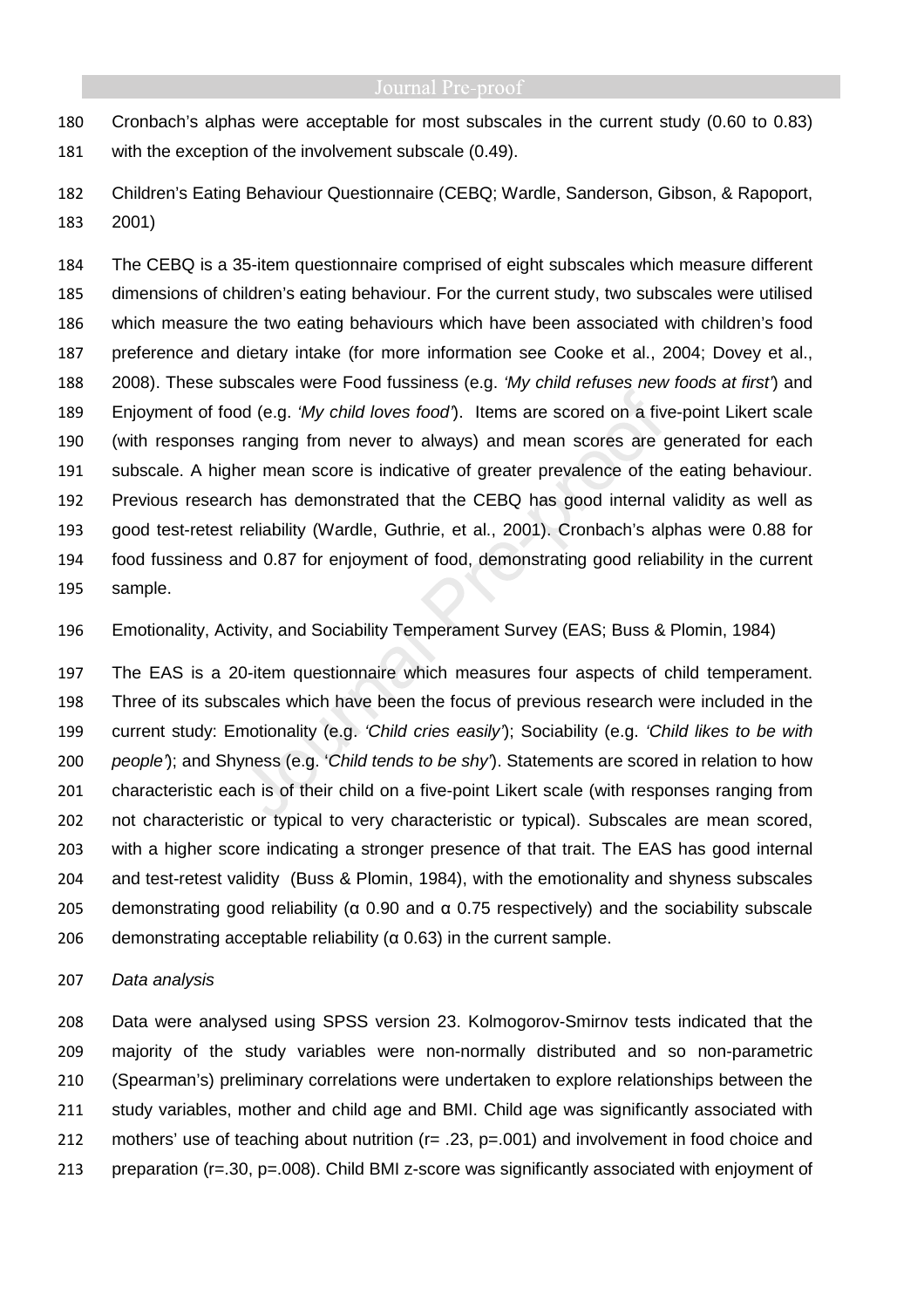food (r= .23, p=.007). Therefore, child age and child BMI-z score were controlled for in all analyses using these variables. Maternal BMI and age were not significantly associated with any of the study variables.

Two-tailed Spearman's correlations (or Spearman's partial correlations, where appropriate) were performed to explore relationships between maternal use of positive feeding practices and children's eating behaviours (food fussiness and enjoyment of food). Due to multiple comparisons being made, and to minimise the likelihood of type-two error, a more stringent alpha of p<.01 was imposed. Where significant relationships were found between a feeding practice and an eating behaviour, moderation analysis was conducted using PROCESS version 3.3 (Hayes, 2019), which produces linear interaction models. These moderation analyses were used to determine whether children's temperament traits significantly moderated the identified relationships, whilst controlling for confounding variables identified through the preliminary correlational analyses. Where moderation effects were detected, 227 linear interactions were calculated by PROCESS for low (16<sup>th</sup>), medium (50<sup>th</sup>) and high (84<sup>th</sup>) 228 percentiles of the moderator. These percentiles map on to +/\_1 standard deviation around the mean in a normally distributed variable.

### **Results**

### Descriptive statistics

One hundred and eleven mother-child dyads participated in this study. Mothers had an 234 average age of  $35.11$  years (SD = 4.85, range 22.50 to 46.08 years). Children's average age 235 was 37.86 months  $(SD = 7.76$ , range 24 to 55 months) and 56.8% of the children who took part were female (n=63). Children's BMI z-scores ranged from -3.07 to 1.73, and the mean 237 was 0.16 (SD=0.77) which indicates a healthy weight. Mothers' BMI ( $\text{kg/m}^2$ ) ranged from 18.71 to 38.44 (M=25.25, SD=5.58). A similar proportion of mothers were educated at university level or above (50.45%) and below university level (48.65%), with missing data for one mother. The sample was predominantly of White/Caucasian ethnicity (92.8%), with a small proportion of participants reporting a Black (5.4%) or Asian (1.8%) ethnicity.

242 Descriptive statistics for the study variables can be seen in Table 1. The mean scores for the feeding practices measured by the CFPQ are in line with previous research with similar samples (e.g., Holley et al., 2017; Musher-Eizenman, de Lauzon-Guillain, Holub, Leporc, & Charles, 2009). Encouraging balance and variety was the most frequently performed feeding practice, while teaching about nutrition was the least frequent. On average, children in the current sample had higher levels of enjoyment of food than food fussiness, with average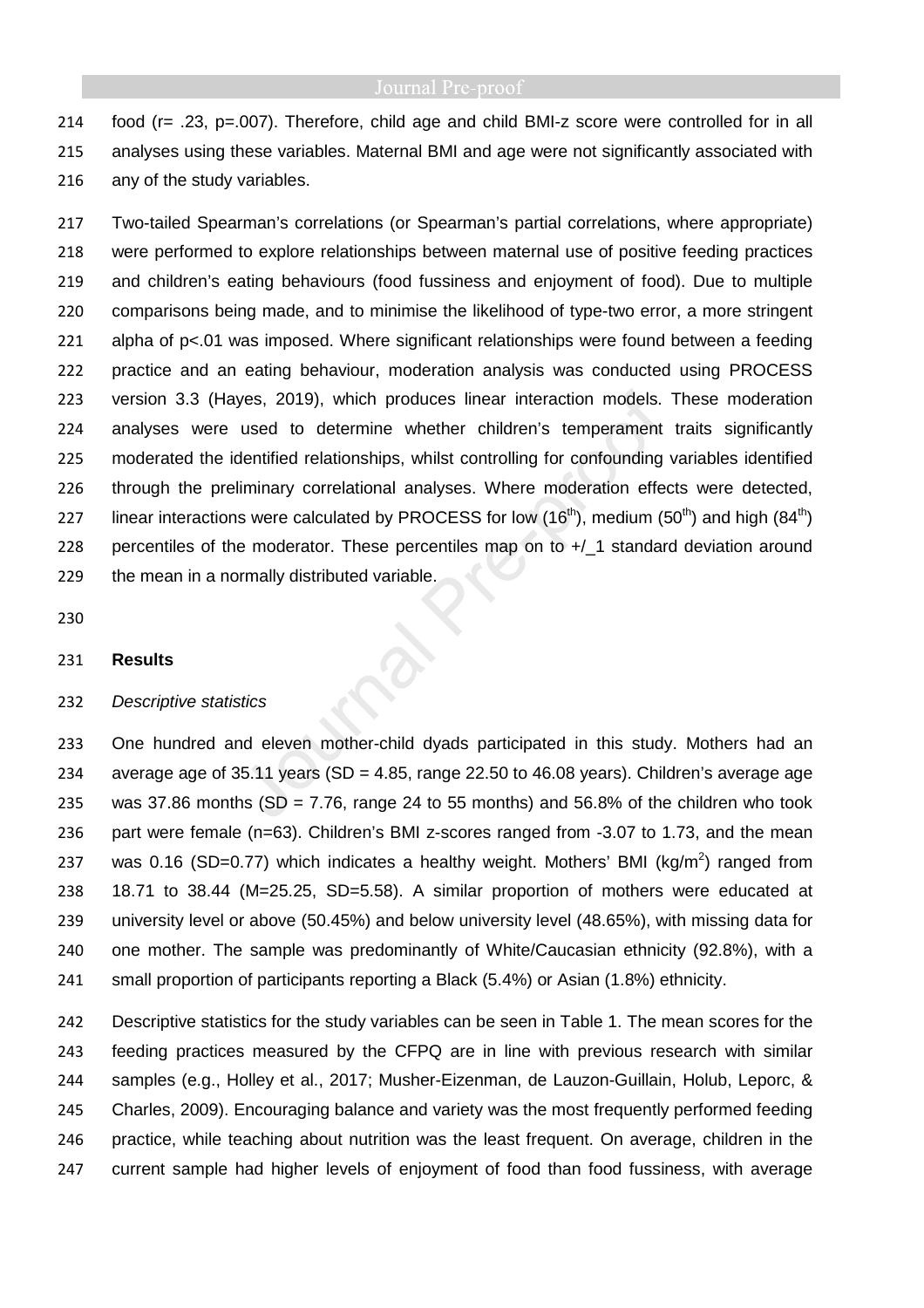248 scores in line with previous research with 2 to 5 year old children (Haycraft & Blissett, 2012). 249 Sociability was the most evident temperamental trait in the current sample, while 250 emotionality was the temperament trait which appeared to vary the most between children.

251

252 Table 1: Mean and standard deviation (SD) of measures used to assess maternal feeding 253 practices, children's eating behaviours and child temperament in a sample of 111 mother-

254 child dyads.

| Measure                             | Mean (SD)  | Min/Max   |  |  |  |  |  |
|-------------------------------------|------------|-----------|--|--|--|--|--|
| <b>Maternal feeding practices</b>   |            |           |  |  |  |  |  |
| Encouraging balance and variety     | 4.31(0.53) | 2.50/5.00 |  |  |  |  |  |
| Healthy environment                 | 3.65(0.68) | 2.25/5.00 |  |  |  |  |  |
| Involvement                         | 3.43(0.87) | 1.33/5.00 |  |  |  |  |  |
| Modelling                           | 4.06(0.80) | 1.50/5.00 |  |  |  |  |  |
| Teaching about nutrition            | 3.60(0.82) | 2.00/5.00 |  |  |  |  |  |
| <b>Children's eating behaviours</b> |            |           |  |  |  |  |  |
| Food fussiness                      | 3.03(0.75) | 1.17/5.00 |  |  |  |  |  |
| Enjoyment of food                   | 3.63(0.70) | 1.00/5.00 |  |  |  |  |  |
| <b>Child temperament</b>            |            |           |  |  |  |  |  |
| Emotionality                        | 2.74(1.02) | 1.00/5.00 |  |  |  |  |  |
| Sociability                         | 3.53(0.70) | 1.00/5.00 |  |  |  |  |  |
| <b>Shyness</b>                      | 2.64(0.76) | 1.20/4.60 |  |  |  |  |  |

255

256 Exploring the relationships between positive feeding practices and children's fussiness and 257 enjoyment of food

Spearman's correlations, controlling for confounding variables where identified, detected a number of associations between maternal feeding practices and children's eating behaviours. Mothers' reports of encouraging balance and variety, providing a healthy home environment, involving children in food choice and preparation, and teaching their child about nutrition were significantly associated with lower food fussiness among children. Moreover, mothers' reports of encouraging balance and variety, involving children in food planning and preparation, and teaching their child about nutrition were significantly associated with higher enjoyment of food among children.

266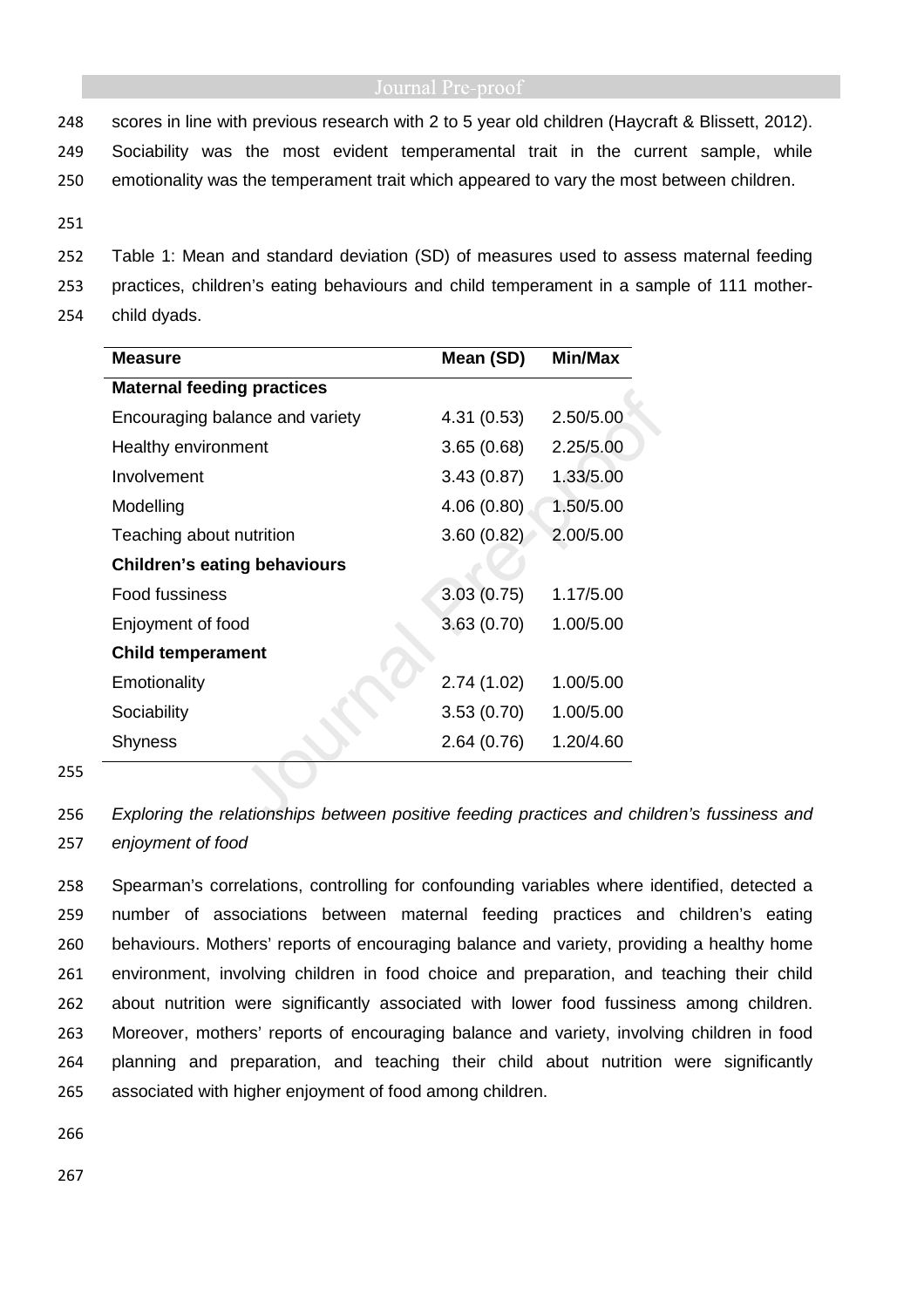- 268 Table 2: Spearman's correlations (and partial correlations where appropriate) between
- 269 maternal feeding practices and children's eating behaviours among a sample of 111 mother-
- 270 child dyads in the UK

| <b>Maternal feeding practice</b>      | <b>Child eating behaviour</b> |     |                                |     |
|---------------------------------------|-------------------------------|-----|--------------------------------|-----|
|                                       | <b>Food Fussiness</b>         |     | Enjoyment of Food <sup>a</sup> |     |
|                                       | R                             | р   | R                              | p   |
| <b>Encourage Balance and Variety</b>  | $-.43$                        | .00 | .30                            | .00 |
| <b>Healthy Environment</b>            | $-.30$                        | .00 | .23                            | .02 |
| Involvement <sup>b</sup>              | $-.29$                        | .00 | .27                            | .00 |
| Modelling                             | $-19$                         | .05 | .24                            | .01 |
| Teaching about Nutrition <sup>b</sup> | $-.31$                        | .00 | .28                            | .00 |

271 Significant findings are displayed in bold;  $^a$  partial correlation controlling for child BMI z-

272 score;  $<sup>b</sup>$  partial correlation controlling for child age</sup>

273

### 274 Determining the moderating role of children's temperament

Moderation analyses were performed to determine whether the significant relationships identified between maternal feeding practices and children's eating behaviours were moderated by aspects of child temperament, while controlling for any identified confounding variables. These analyses are reported according to the eating behaviour they refer to in the following sections. For brevity, non-significant findings are presented in the supplementary material (supplementary Table 1).

281

### 282 Food Fussiness

Children's temperament did not significantly moderate the relationships between encouraging balance and variety, providing a healthy home environment or teaching about nutrition with children's food fussiness. However, children's emotionality significantly moderated the negative relationship of involvement in meal choice and preparation food fussiness (B= .32, t=3.78, p<.001), as shown in Figure 1. Greater involvement was 288 associated with lower fussiness when children were low (16<sup>th</sup> percentile: B = -.63, t= -5.15, p 289 <.001) or average in emotionality  $(50<sup>th</sup>$  percentile: B = -.31, t= -3.99, p <.001), but not when 290 children were high in emotionality  $(84<sup>th</sup>$  percentile: B = .09, t= .73, p =.470). Moreover, children's sociability significantly moderated the negative relationship between involvement 292 in meal planning and preparation and food fussiness  $(B=-.42, t = -3.80, p < .001)$ , as shown in Figure 2. Greater involvement was associated with lower fussiness when children were high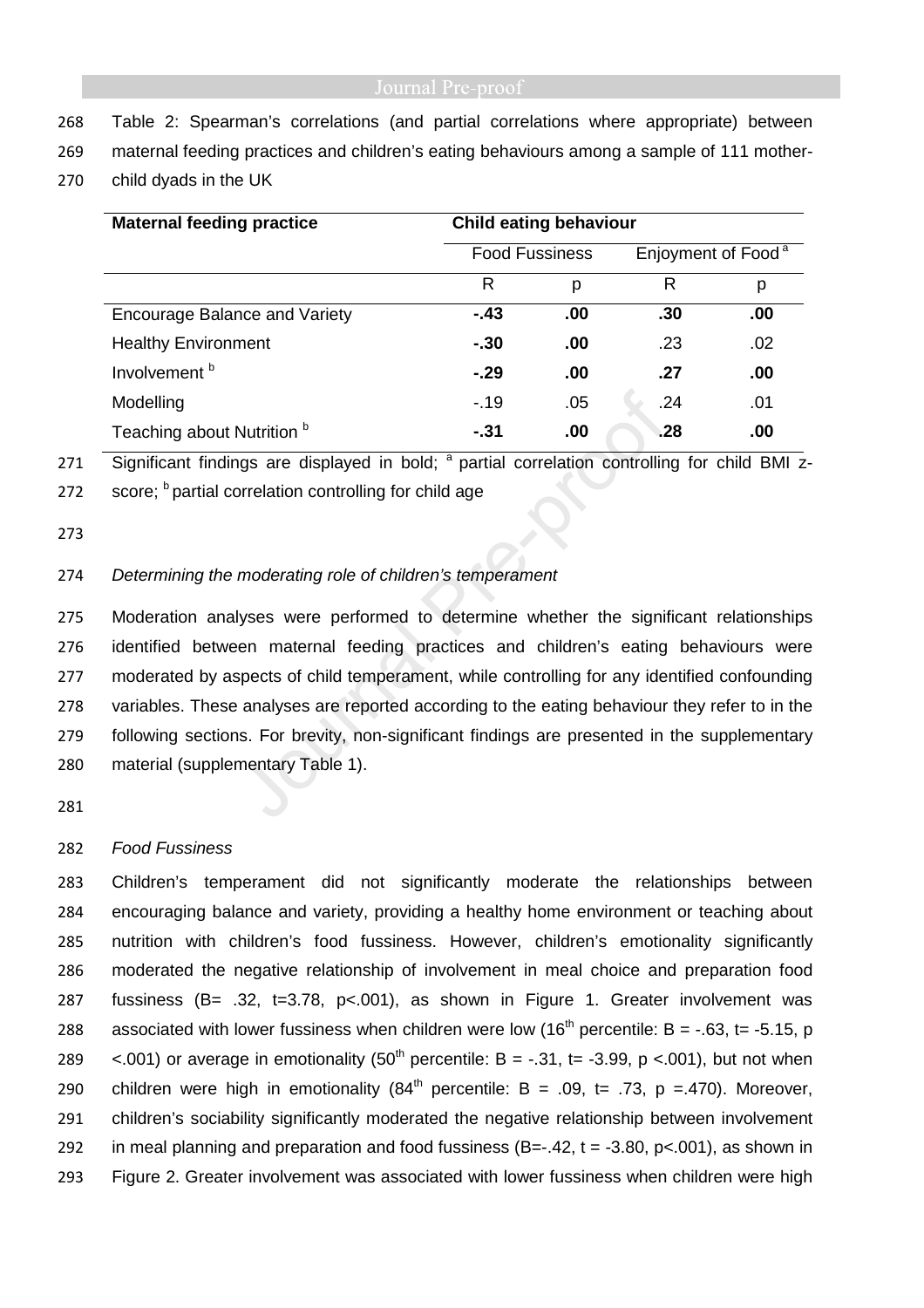294 (84<sup>th</sup> percentile: B= -.60, t= -5.14 p<.001) or average in sociability (50<sup>th</sup> percentile: B = -.35,  $t = -4.41$ , p<.001), but not when children were low in sociability (16<sup>th</sup> percentile: B = -.01, t= -0.15 -.01, p=.886). Shyness did not significantly moderate the relationship between involvement in meal choice and preparation and food fussiness.



**Figure 1.** Simple slopes equations of the relationship between involvement in food choice and preparation and children's food fussiness when children's emotionality is low, average or high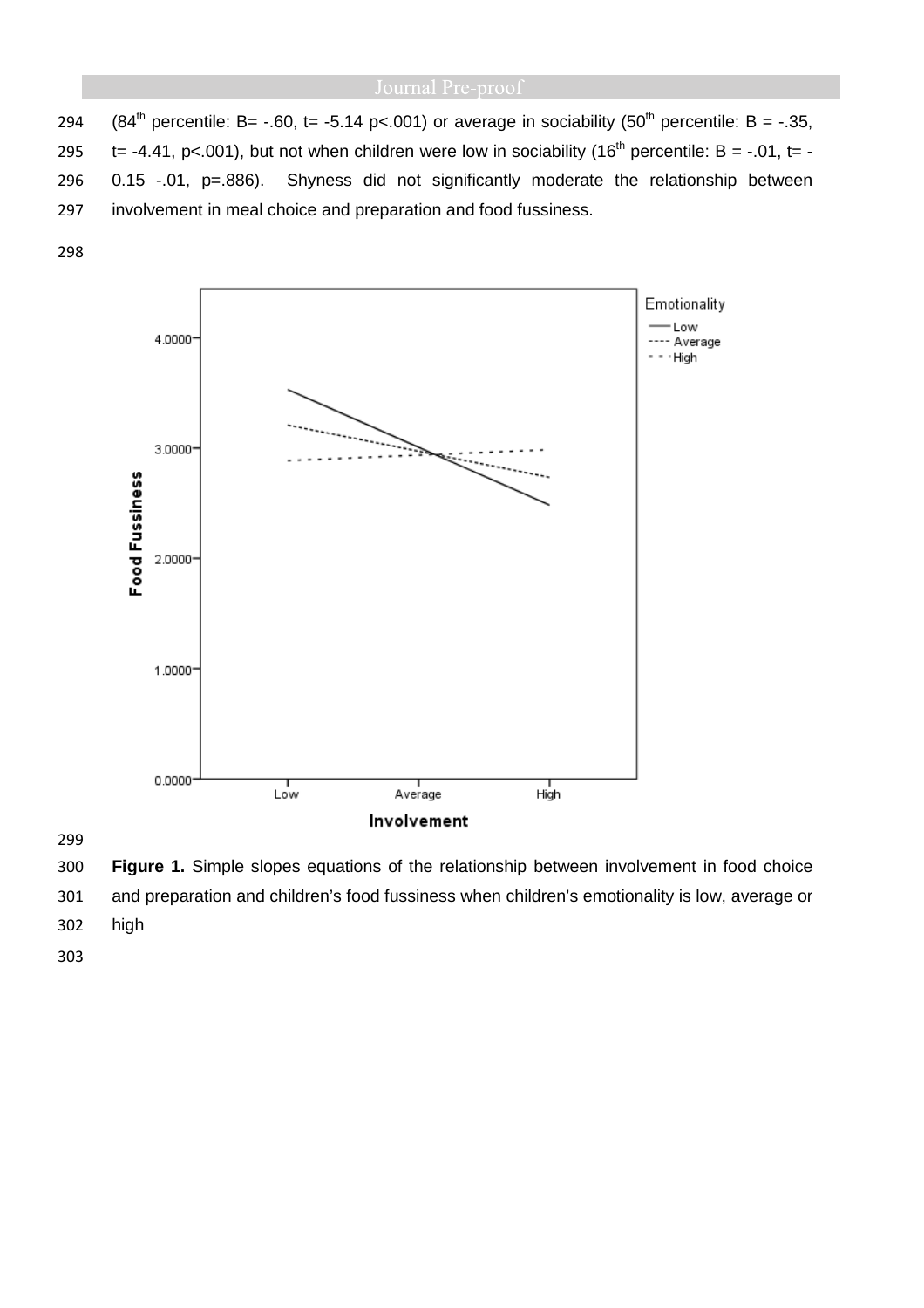

### 

**Figure 2.** Simple slopes equations of the relationship between involvement in food choice and preparation and children's food fussiness when children's sociability is low, average or high

### Enjoyment of Food

Children's temperament did not significantly moderate the relationships between encouraging balance and variety or teaching about nutrition with children's enjoyment of food. Although emotionality and shyness did not moderate the positive relationship between involvement and enjoyment of food, sociability did (B=.34, t=3.30, p=.001), as shown in Figure 3. Greater use of involvement was associated with greater enjoyment of food when 315 children were high  $(84<sup>th</sup>$  percentile: B=.49, t=4.49, p<.001) or average in sociability  $(50<sup>th</sup>$ 316 percentile: B=.29, t=3.87, p<.001), but not when children were low in sociability (16<sup>th</sup> percentile: B=.01, t=.13, p=.900).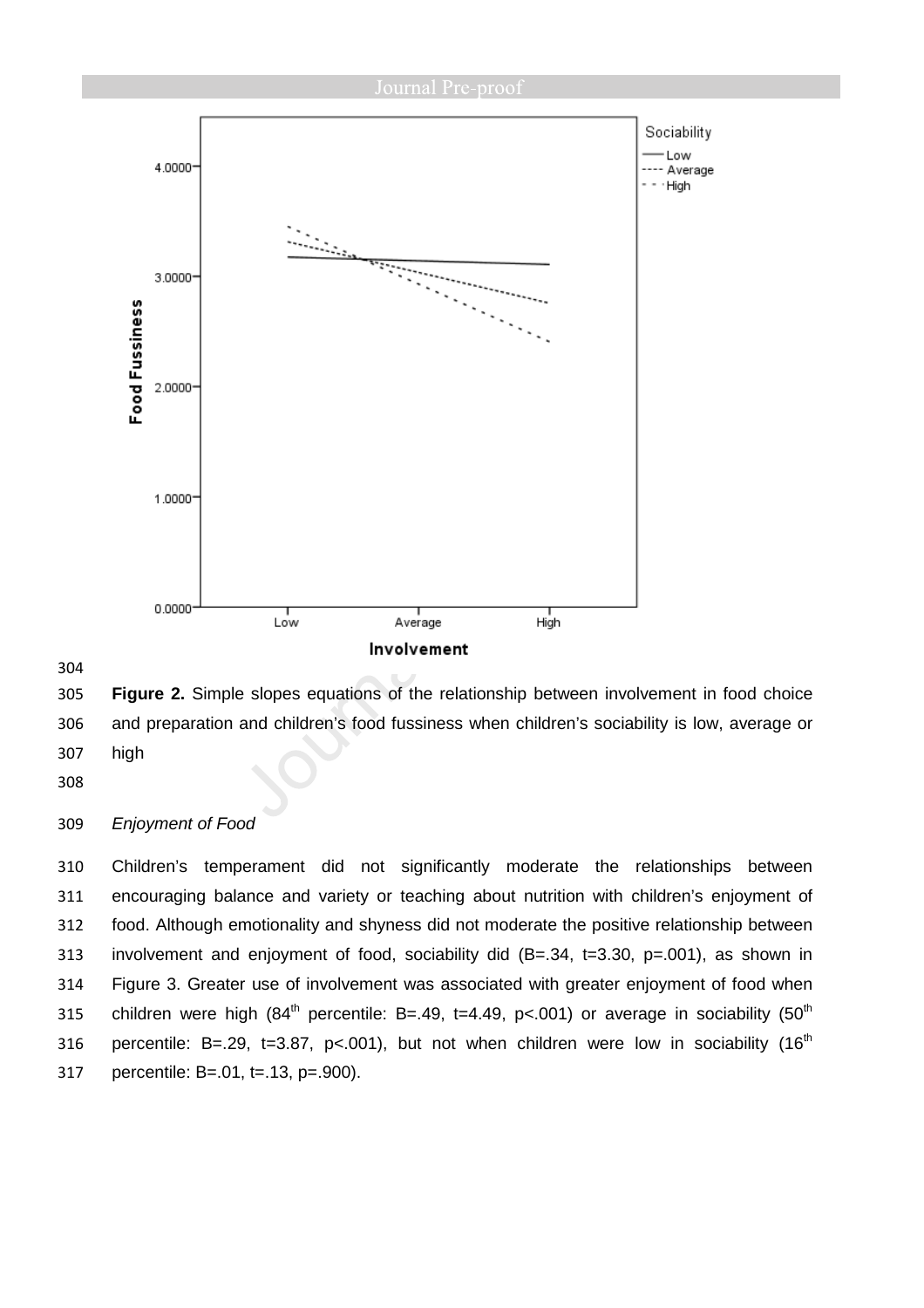

### 

**Figure 3.** Simple slopes equations of the relationship between involvement in food choice and preparation and children's enjoyment of food when children's sociability is low, average or high

### **Discussion**

This study sought to confirm whether positive maternal feeding practices are related to children's eating behaviours, and how these relationships are moderated by children's temperament. It was hypothesised that greater use of positive feeding practices by mothers would be associated with greater enjoyment of food and lower food fussiness among children. It was further hypothesised that these relationships would be moderated by children's temperament and would be strongest for children who are more sociable, less shy and less emotional. These hypotheses were partially supported. The majority of positive feeding practices were associated with greater enjoyment of food and lower food fussiness. Furthermore, although moderation was limited, where these relationships were moderated by temperament, they were strongest for children who were more sociable and less shy.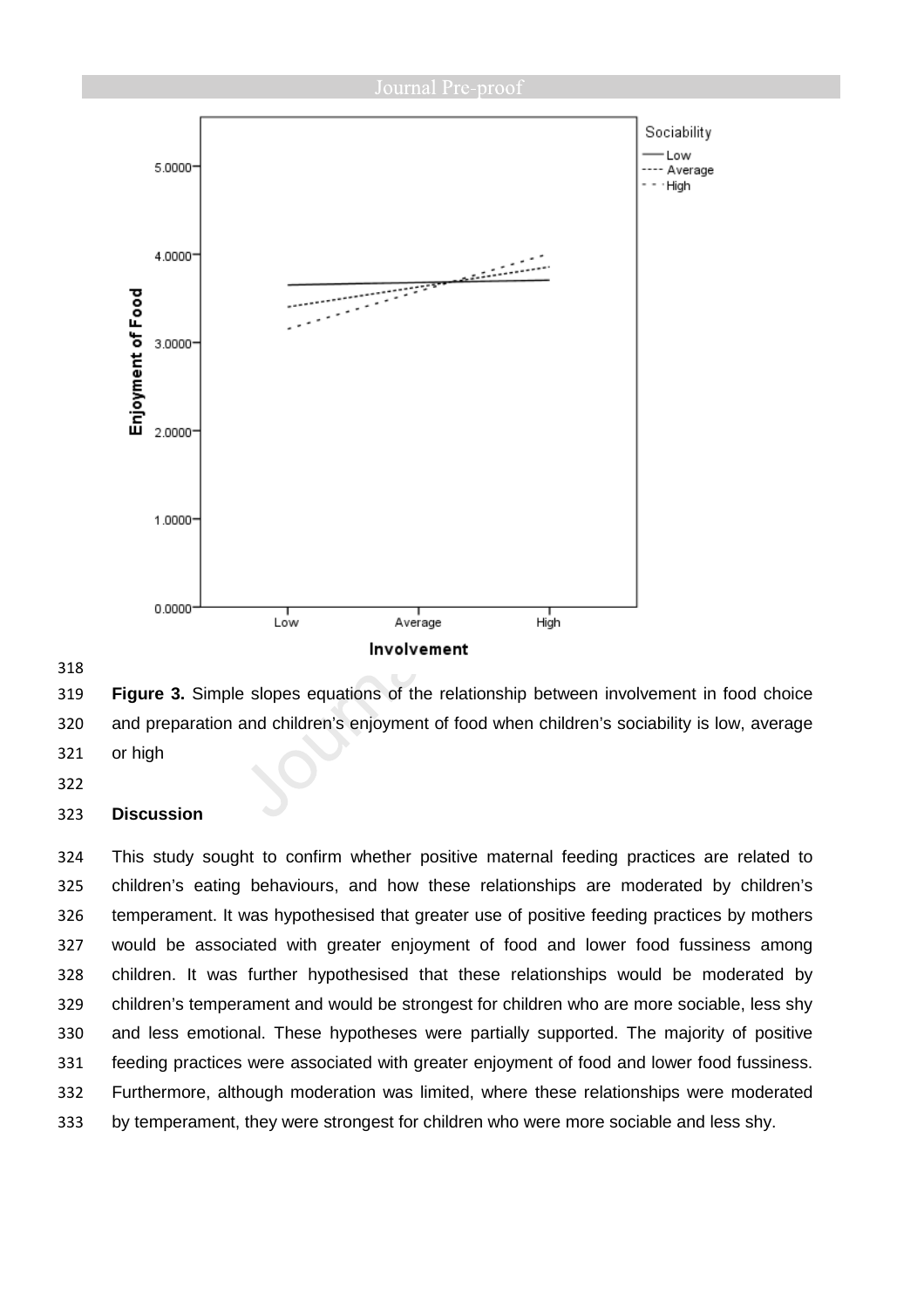Mothers who reported encouraging balance and variety, providing a healthy home environment, involving children in food choice and preparation, and teaching their child about nutrition also reported lower levels of food fussiness and greater enjoyment of food in their children. This builds on previous qualitative research in which parents of children with healthy food preferences reported using more positive feeding practices like encouraging children to try new foods and involving children in food choice and preparation (Russell, Worsley, & Campbell, 2015). It also confirms a previous quantitative finding where lower levels of children's food fussiness was associated with greater maternal encouragement of balance and variety (Powell, Farrow, & Meyer, 2011). Previous longitudinal research from Gregory, Paxton, and Brozovic (2010) has found that parental modelling predicted lower child food fussiness and higher interest in food one year later. This finding was not replicated in our cross-sectional study, suggesting that modelling may need to be implemented over a period of time in order to have positive impacts of fussiness and enjoyment of food.

Previous research suggests that enjoyment of food may play an important role in children's healthy eating. For example, van der Horst (2012) found that enjoyment of food was strongly inversely related to fussy eating, and that enjoyment of food was a mediating factor between maternal use of pressure and children's fussy eating, whereby pressure to eat was only associated with higher fussiness through lower enjoyment of food (van der Horst, 2012). In the current study, mothers encouraging balance and variety, providing a healthy home environment, involving children in food choice and preparation, and teaching their child about nutrition was associated with greater enjoyment of food in their children. Taken alongside the findings from van der Horst (2012), this suggests that the use of feeding practices such as encouraging balance and variety, involving children in food choice and preparation, and teaching children about nutrition - which are associated with enjoyment of food, are positive for children's health and have the potential to reduce fussy eating - should all therefore be promoted to parents and caregivers alike.

Uniquely, this study explored children's temperament as a moderator of the associations between positive feeding practices and children's eating behaviours. Although only a small number of relationships were moderated by temperament, some significant interactions were evidenced. The relationship between involving children in food choice and preparation and children's food fussiness was moderated by children's temperament, where use of involvement was not associated with lower fussiness when children were highly emotional or low in sociability. This furthers previous research which has indicated that parents may use different feeding practices with children of difficult temperaments (characterised by low sociability, high shyness and high emotionality). For example, mothers of children with a difficult temperament have been found to be more likely to use food to calm (McMeekin et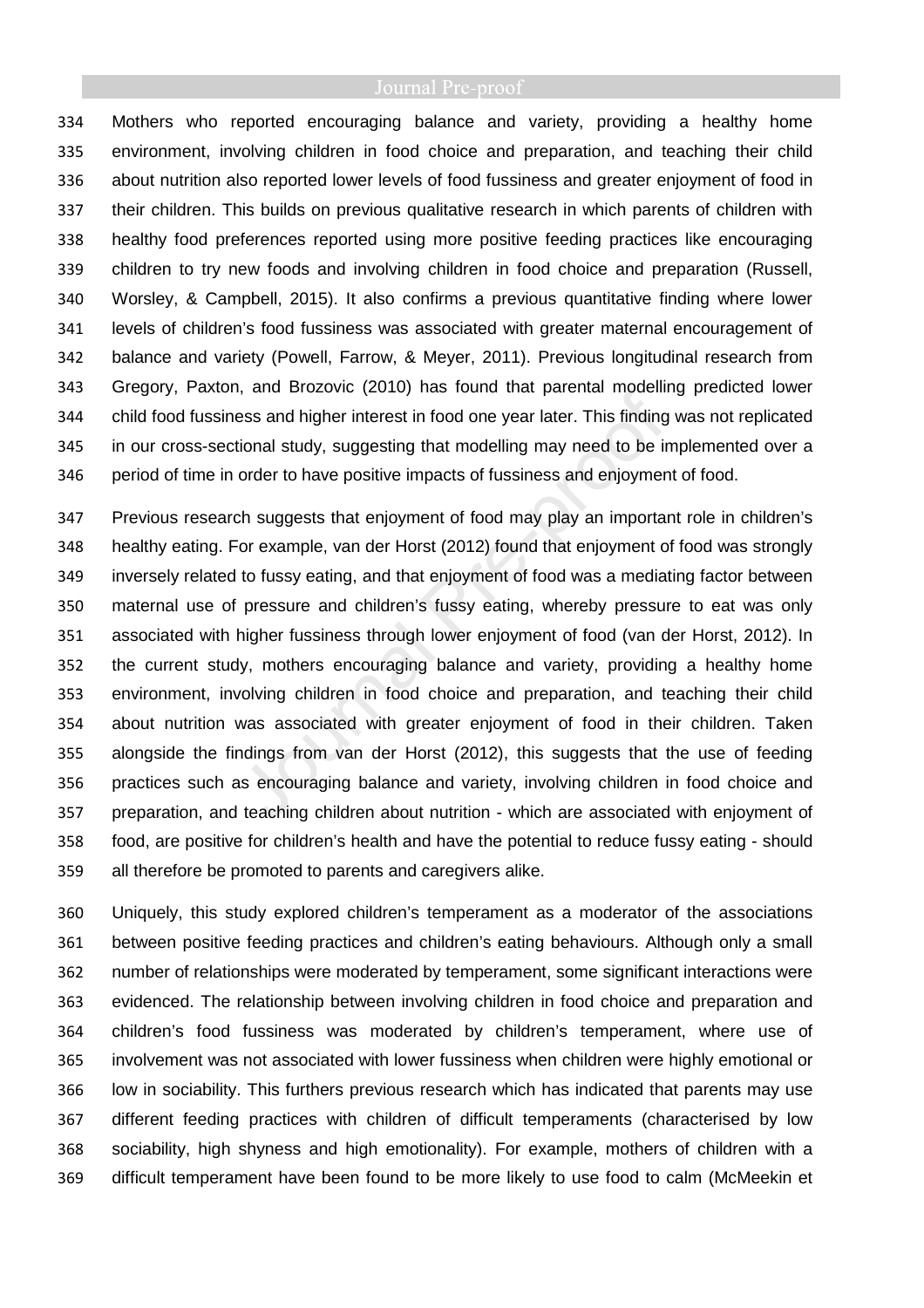al., 2013). The current study extends these findings by providing new insights into how parents' use of positive feeding practices may vary according to children's temperamental traits.

In the current study, the relationship between involving children in food choice and preparation and greater enjoyment of food was moderated by children's sociability, where involvement was not associated with greater enjoyment of food for children low in sociability. This builds on previous research which suggests that the use of positive feeding practices may be most effective for highly sociable children, where high child sociability was associated with greater success of an intervention aimed at increasing children's consumption of a disliked vegetable (Holley et al., 2016). In light of this, while overall trends suggest that involvement might be a beneficial feeding practice, use of this practice may be less beneficial or less achievable with some children, such as those who are low in sociability or highly emotional. Further research should explore which practices might be most beneficial for more and less sociable children (who may well be more difficult to involve in food choice and preparation) in order to produce effective interventions and parental advice which can be tailored towards children's individual characteristics.

Children's temperament did not moderate the majority of the relationships between positive feeding practices and children's eating behaviours, specifically encouraging balance and variety, providing a healthy home environment, or teaching about nutrition and children's food fussiness or enjoyment of food. This suggests that the relationships between use of these practices and children's eating behaviours are more direct than those influenced by children's temperament. It is plausible that use of these practices is more strongly driven by parent/caregiver beliefs, rather than child factors, although the use of such feeding practices might also be similarly achievable or beneficial for all children. With this in mind, such practices should be promoted to parents and caregivers as potentially beneficial feeding practices for promoting healthy eating and reducing food fussiness. A recent systematic review into methods of increasing vegetable consumption in early childhood found that although scant research has explored the utility of nutrition education among early years, those interventions which have provide promising results (Holley, Farrow, & Haycraft, 2017). In combination with the novel findings from the current study, this suggests that the utility of interventions which promote encouraging balance and variety, providing a healthy home environment, or teaching about nutrition should be explored in future research. Such interventions may be appropriate for a wide population, with the current study suggesting that these may be beneficial to children regardless of their temperament.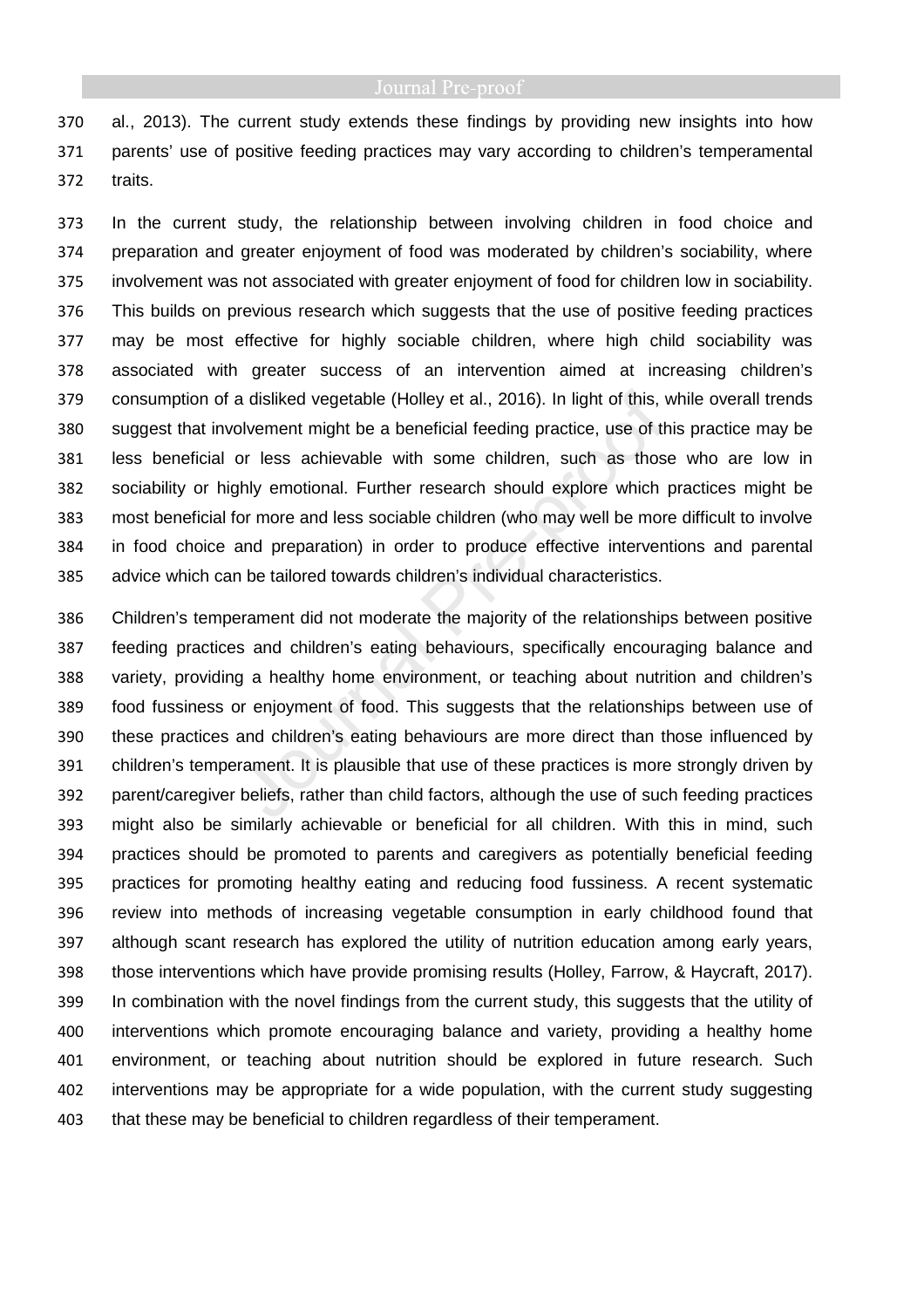Strengths of this study include its focus on positive feeding practices, the inclusion of objective height/weight measurements, the use of psychometrically sound measures of feeding practices and eating behaviours, and a good sample size of dyads. Due to the cross-sectional nature of the current study, it is not possible to determine causality in the relationships detected. It should therefore be noted that it is likely that as well as mothers' feeding practices influencing children's eating behaviours, some of the relationships detected in this study may be driven by children's eating behaviours, as suggested in previous research with controlling feeding practices (Farrow & Blissett, 2008). In the current study it may be that some positive feeding practices are easier to implement with children who are less fussy or enjoy food more. In order to further clarify the relationships between feeding practices and eating behaviours and the role that temperament plays, longitudinal 415 research should be conducted. It should also be noted that the study recruited mothers who wanted to learn how to encourage their child to eat a disliked food, which may have led to an oversampling of picky eaters. However, the mean food fussiness and enjoyment of food values were similar to the means in previous research. The sample in the current study was predominantly of White ethnicity and more educated than the general UK population (Office for National Statistics, 2017), and therefore the results may not be generalisable to other populations. Finally, the strongest moderation effects were found for involvement in food choice and preparation, which had low reliability in the current study. With this in mind, these findings should be interpreted with caution and replicated in future research.

This study presents novel insights into the relationships between positive feeding practices and children's eating behaviours, where previous research has focused on maladaptive feeding practices such as pressure to eat and restriction. Moreover, this research provides unique information on the moderating role of children's temperament in the relationships between maternal feeding practices and children's eating behaviours. This adds to the 429 growing body of literature which suggests that while the majority of previously identified positive feeding practices may be beneficial for all children, the success of parents' use of certain feeding practices may be dependent on individual differences in their children. What's more, it suggests that interventions which seek to tackle healthy eating in children should take children's temperament into account, with a more tailored approach to promoting healthy eating needed in future research.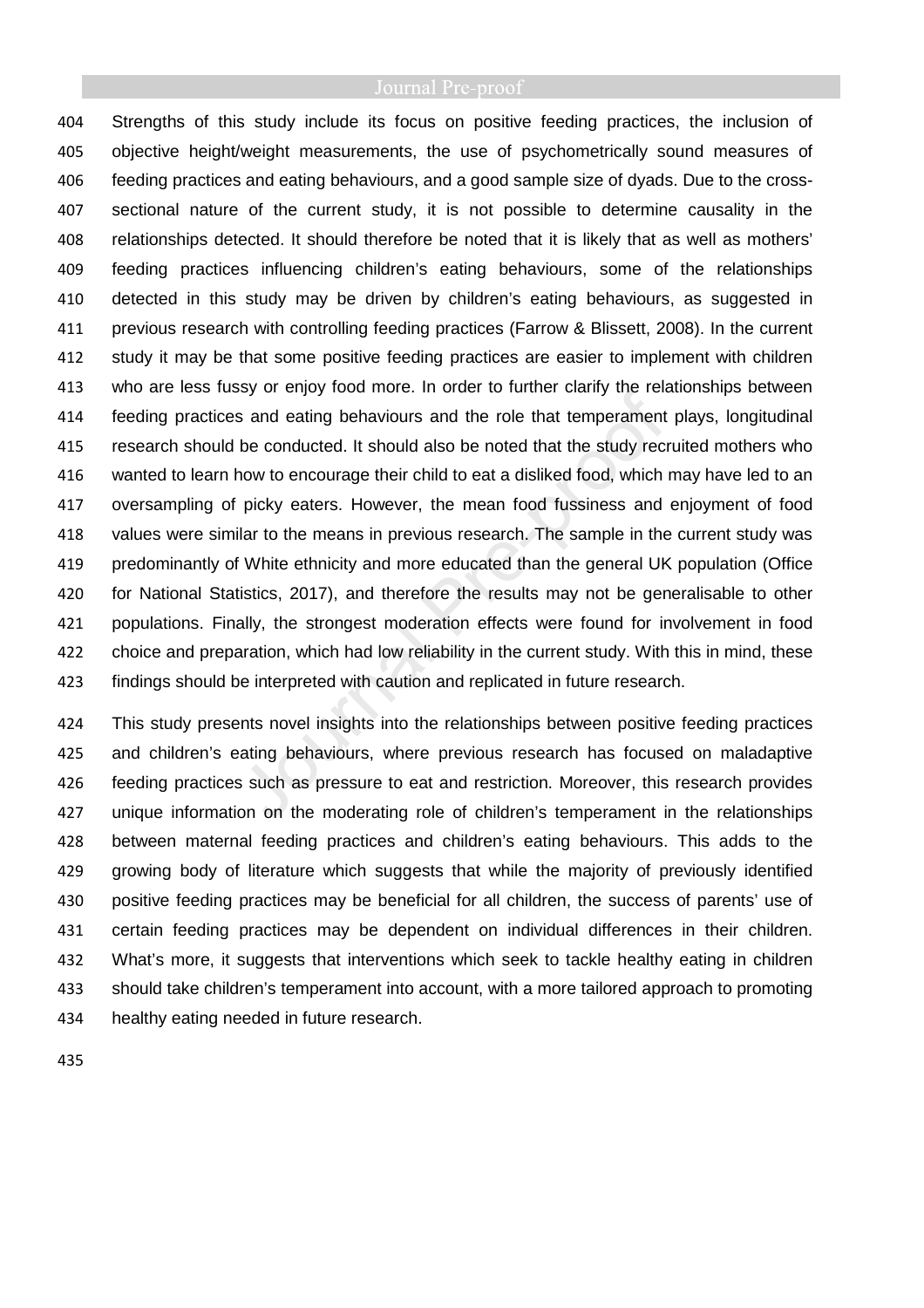**Acknowledgements:** We would like to thank Dr Laura Houldcroft for her assistance with data analysis.

**Funding:** This research was funded by a PhD studentship from Loughborough University

Journal Prezence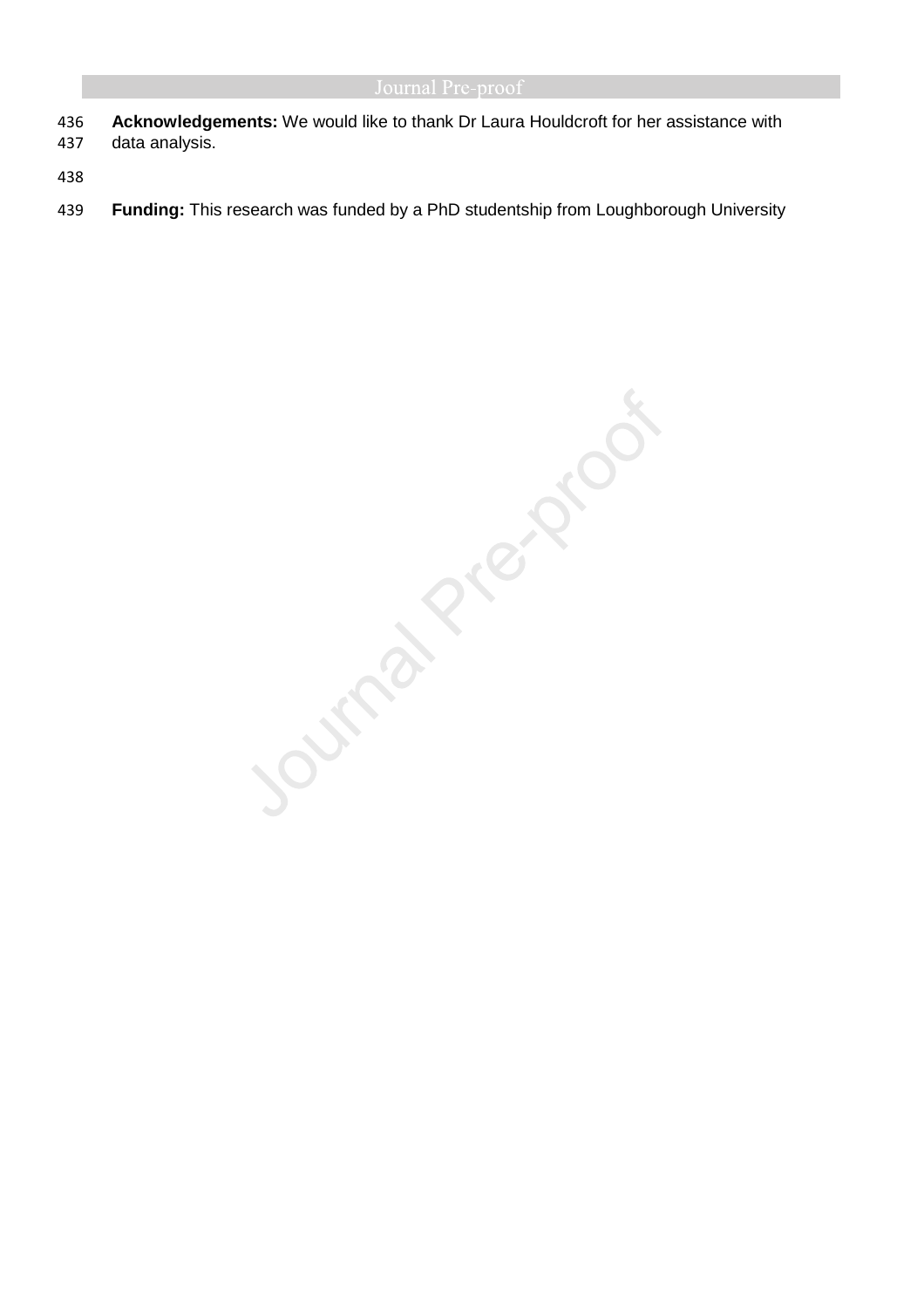### **References**

- Allirot, X., Maiz, E., & Urdaneta, E. (2018). Shopping for food with children: A strategy for directing their choices toward novel foods containing vegetables. Appetite, 120, 287– 296. Retrieved from
- https://www.sciencedirect.com/science/article/pii/S0195666317307821
- Bergmeier, H., Skouteris, H., Horwood, S., Hooley, M., & Richardson, B. (2014). Associations between child temperament, maternal feeding practices and child body 447 mass index during the preschool years: a systematic review of the literature. Obesity Reviews, 15(1), 9–18. https://doi.org/10.1111/obr.12066
- 449 Buss, A. H., & Plomin, R. (1984). Theory and measurement of EAS. In Temperament: Early developing personality traits (pp. 84–104). Hillsdale, New Jersey: Lawrence Erlbaum Associates.
- Caton, S. J., Ahern, S. M., Remy, E., Nicklaus, S., Blundell, P., & Hetherington, M. M. (2013). Repetition counts: repeated exposure increases intake of a novel vegetable in UK pre-school children compared to flavour-flavour and flavour-nutrient learning. The British Journal of Nutrition, 109(11), 2089–2097.
- Cooke, L. J., Wardle, J., Gibson, E. L., Sapochnik, M., Sheiham, A., & Lawson, M. (2004). Demographic, familial and trait predictors of fruit and vegetable consumption by pre-school children. Public Health Nutrition, 7(2), 295–302.
- Dovey, T. M., Staples, P. A., Gibson, E. L., & Halford, J. C. G. (2008). Food neophobia and "picky/fussy" eating in children: a review. Appetite, 50(2–3), 181–193.
- Farrow, C., & Blissett, J. (2008). Controlling Feeding Practices: Cause or Consequence of Early Child Weight? Pediatrics, 121(1), 164–169.
- Galloway, A. T., Fiorito, L. M., Lee, Y., & Birch, L. L. (2005). Parental pressure, dietary 464 patterns, and weight status among girls who are "picky eaters". Journal of the American Dietetic Association, 105(4), 541–548.
- Gregory, J. E., Paxton, S. J., & Brozovic, A. M. (2010). Maternal feeding practices, child eating behaviour and body mass index in preschool-aged children: a prospective analysis. The International Journal of Behavioral Nutrition and Physical Activity, 7(3), 55–64.
- Haycraft, E., & Blissett, J. (2012). Predictors of paternal and maternal controlling feeding 471 practices with 2- to 5-year-old children. Journal of Nutrition Education and Behavior, 44(5), 390–397.
- Haycraft, E., Farrow, C., Meyer, C., Powell, F. C., & Blissett, J. (2011). Relationships between temperament and eating behaviours in young children. Appetite, 56(3), 689– 692.
- Hayes, A. F. (2019). The PROCESS macro for SPSS and SAS (version 3.3). Retrieved March 2, 2019, from https://processmacro.org/download.html
- Holley, C. E., Farrow, C., & Haycraft, E. (2016). Investigating the role of parent and child characteristics in healthy eating intervention outcomes. Appetite.
- Holley, C. E., Farrow, C., & Haycraft, E. (2017). A Systematic Review of Methods for 481 Increasing Vegetable Consumption in Early Childhood. Current Nutrition Reports, 6(2), 157–170.
- Holley, C. E., Haycraft, E., & Farrow, C. (2014). 'Why don't you try it again?' a comparison of parent led, home based interventions aimed at increasing children's consumption of a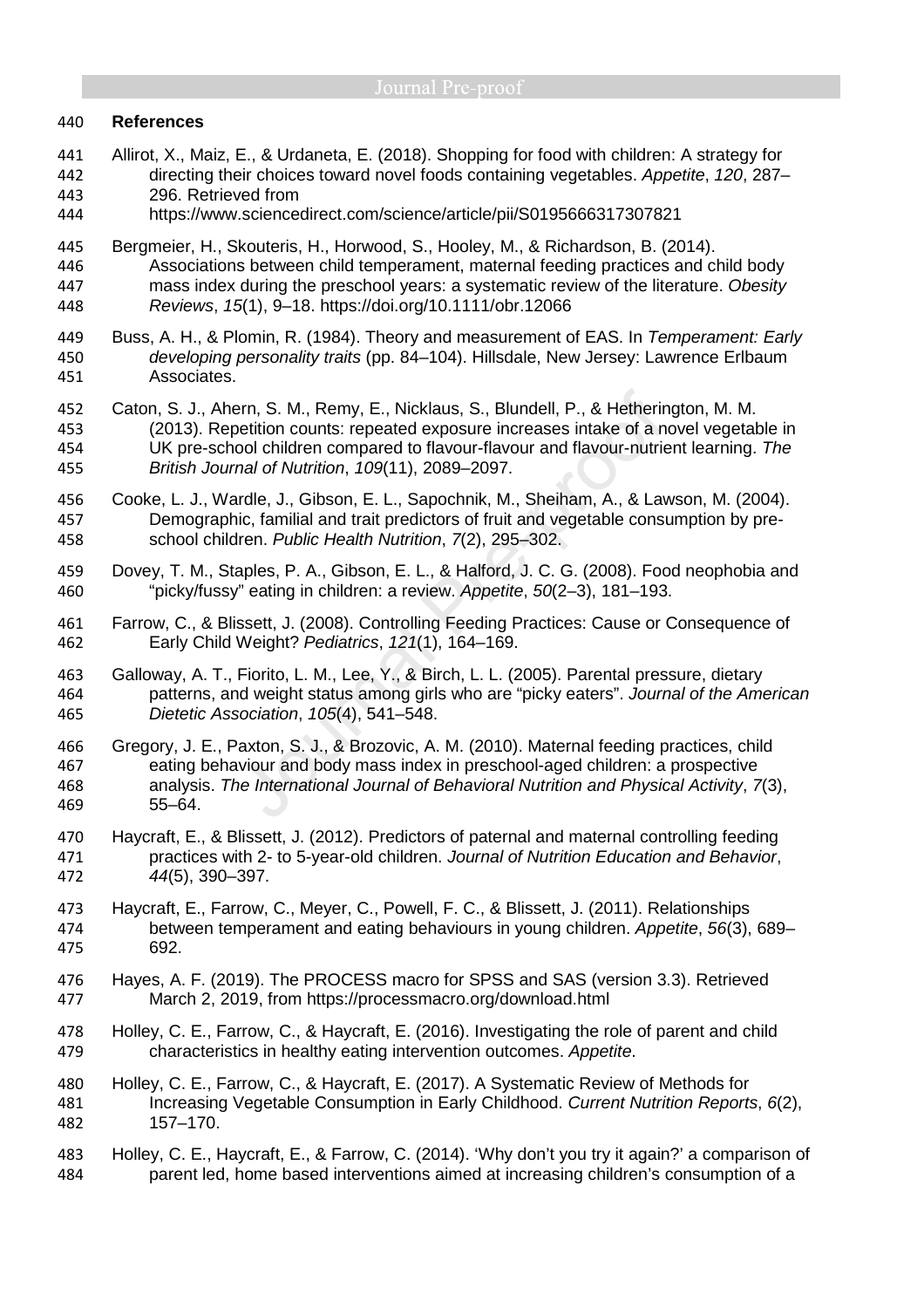- disliked vegetable. Appetite, 87, 215–222. https://doi.org/10.1016/j.appet.2014.12.216
- Holley, C. E., Haycraft, E., & Farrow, C. (2017). Predicting children's fussiness with vegetables: The role of feeding practices. Maternal & Child Nutrition, e12442.
- Kaukonen, R., Lehto, E., Ray, C., Vepsäläinen, H., Nissinen, K., Korkalo, L., … Roos, E. (2019). A cross-sectional study of children's temperament, food consumption and the role of food-related parenting practices. Appetite, 138, 136–145.
- https://doi.org/10.1016/j.appet.2019.03.023
- Kaukonen, R., Lehto, E., Ray, C., Vepsäläinen, H., Nissinen, K., Korkalo, L., … Roos, E. (2019). A cross-sectional study of children's temperament, food consumption and the role of food-related parenting practices. Appetite, 138, 136–145. Retrieved from https://www.sciencedirect.com/science/article/pii/S0195666318314661
- McMeekin, S., Jansen, E., Mallan, K., Nicholson, J., Magarey, A., & Daniels, L. (2013). Associations between infant temperament and early feeding practices. A cross-sectional study of Australian mother-infant dyads from the NOURISH randomised. Appetite, 60(1), 239–245. Retrieved from
- https://www.sciencedirect.com/science/article/pii/S0195666312004084
- Musher-Eizenman, D., & Holub, S. C. (2007). Comprehensive Feeding Practices Questionnaire: validation of a new measure of parental feeding practices. Journal of Pediatric Psychology, 32(8), 960–972.
- Musher-Eizenman, D. R., de Lauzon-Guillain, B., Holub, S. C., Leporc, E., & Charles, M. A. (2009). Child and parent characteristics related to parental feeding practices. A cross-cultural examination in the US and France. Appetite, 52(1), 89–95. https://doi.org/10.1016/j.appet.2008.08.007
- Office for National Statistics. (2017). Graduates in the UK labour market: 2017. Retrieved from
- https://www.ons.gov.uk/employmentandlabourmarket/peopleinwork/employmentandem ployeetypes/articles/graduatesintheuklabourmarket/2017
- Pliner, P., & Loewen, E. R. (1997). Temperament and food neophobia in children and their mothers. Appetite, 28(3), 239–254.
- Powell, F. C., Farrow, C., & Meyer, C. (2011). Food avoidance in children. The influence of maternal feeding practices and behaviours. Appetite, 57(3), 683–692.
- Remington, A., Anez, E., Croker, H., Wardle, J., & Cooke, L. J. (2012). Increasing food acceptance in the home setting: a randomized controlled trial of parent-administered 518 taste exposure with incentives. The American Journal of Clinical Nutrition, 95(1), 72–77.
- Russell, C. G., Worsley, A., & Campbell, K. J. (2015). Strategies used by parents to influence their children's food preferences. Appetite, 90, 123–130.
- Russell, C., & Russell, A. (2018). Biological and Psychosocial Processes in the Development of Children's Appetitive Traits: Insights from Developmental Theory and Research. Nutrients, 10(6), 692. https://doi.org/10.3390/nu10060692
- Steinsbekk, S., Barker, E., Llewelllyn, C., & Fildes, A. (2017). Emotional feeding and emotional eating: reciprocal processes and the influence of negative affectivity. Child Development, 1–13. Retrieved from
- https://onlinelibrary.wiley.com/doi/abs/10.1111/cdev.12756
- van der Horst, K. (2012). Overcoming picky eating. Eating enjoyment as a central aspect of children's eating behaviors. Appetite, 58(2), 567–574.
- https://doi.org/10.1016/j.appet.2011.12.019